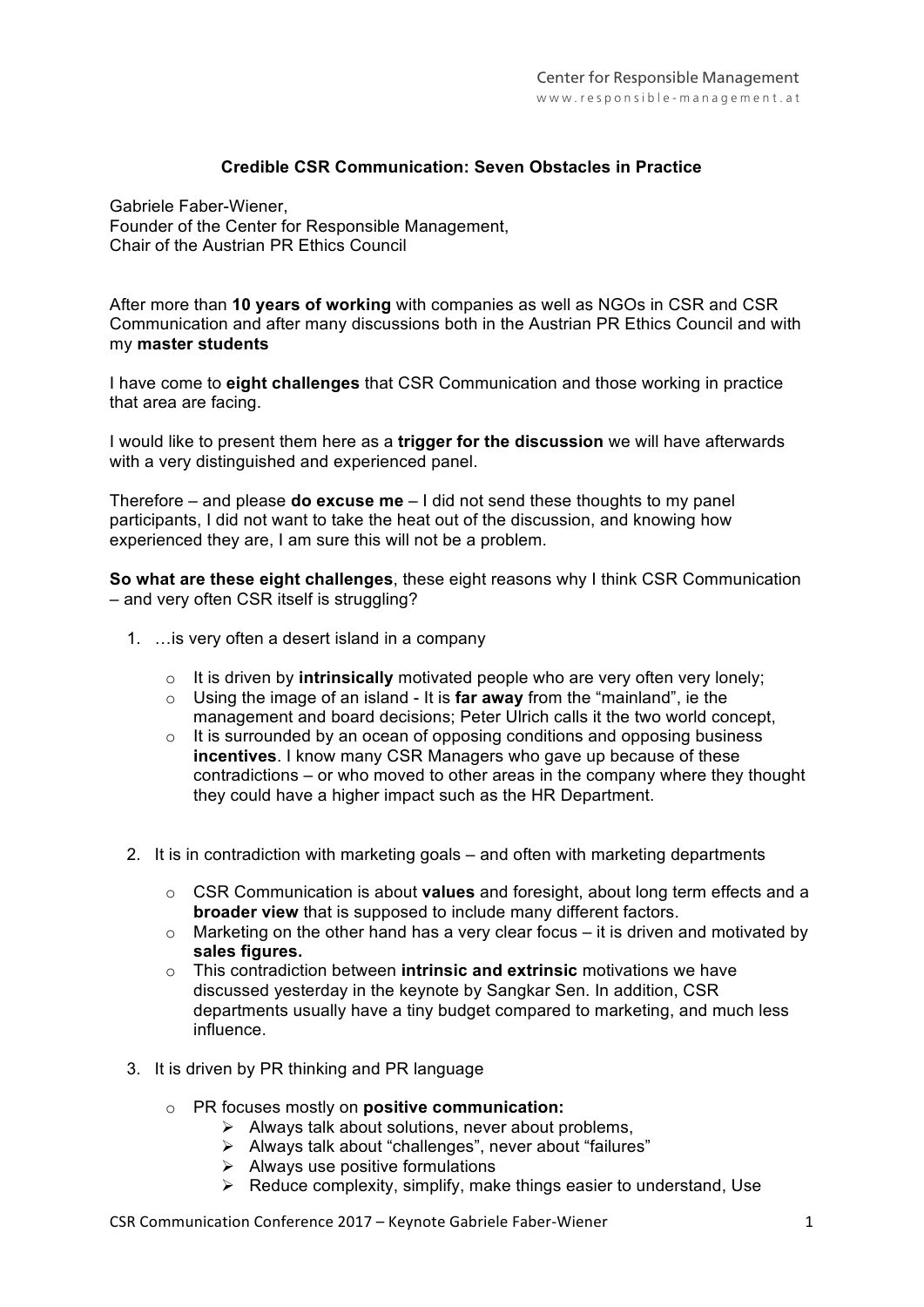methods such as storytelling

- $\triangleright$  etc.
- o This focus on positive messages is seen in **all** CSR Communication tools, even in 
 sustainability reporting (eg Wording of G4 Materiality Matrix, CEO Statement etc.)
- $\ddot{\phantom{a}}$  $\mathcal{L}$  $\circ$  But it is in contradiction to the very often serious issue of CSR.
- 4. It is limited to Communication **about CSR (projects),** Ĭ.
	- - o CSR Communication is mostly **outside** communication of a **limited** action range of a company, ie communicating **to** its Stakeholders what a company is doing in CSR **(not in real life)**
	- o and the tearmeration of the control of the communication<br>
	so the does not challenge and change "normal" communication
	- Communication incl. Brand PR and Marketing (silo thinking),  $\circ$  The bigger a company is, the bigger this divide, the less influence to "normal"
- 5. It is not taking on its important internal **corrective role**
	- o Communication people are a **bridge** they have to bring in the outside world into and sometimes towards my board and tell them to change decisions because we<br>would get a credibility problem the company and vice versa. Having worked as Press Spokesperson for many years, I always felt like a **spinning top** – sometimes I had my back to the public would get a credibility problem.
	- o So Communicators are on one hand Spokespeople which means in-out *"self description" but also an*
	- o **Internal Corrective** how Hoffjann called it a *"flash point, conflict raiser, credibility gatekeeper"*
	- o This is a hard job, it requires challenging the role and decisions of top management - it needs power, it needs reflection and persistence from Communication people $\odot$  I know many in the Austrian PR industry that gave up and focus mainly on the in-out-part – it was just too much for them.
	- o In CSR Communication: No. 2 counts.
	- o In reality: No. 1 rules.
	- o In order to be **credible**, you need to do both.
- 6. It is being instrumentalized from all sides
	- o On one hand, companies very often use the concept of CSR for **profit reasons** (which is in my opinion legitimate to some extent), but often they communicate that it is be based purely on **intrinsic motivations** – and that's where the problems start – we see that very often in the **PR Ethics Council,** because that's where we get the cases on the table.
	- o Stakeholders on the other hand use CSR and CSR Communication for their **own purposes**, for example NGOs that instrumentalize companies for their own purposes such as Fundraising.
	- o As a result, I could provocatively say it keeps stakeholders busy and it makes them less challenging – and I have seen that in quite some Stakeholder Meetings, where the companies afterwards came up to us as consultants and asked why they should we do more on CO2 reduction when even the environmental NGOs did not challenge them?